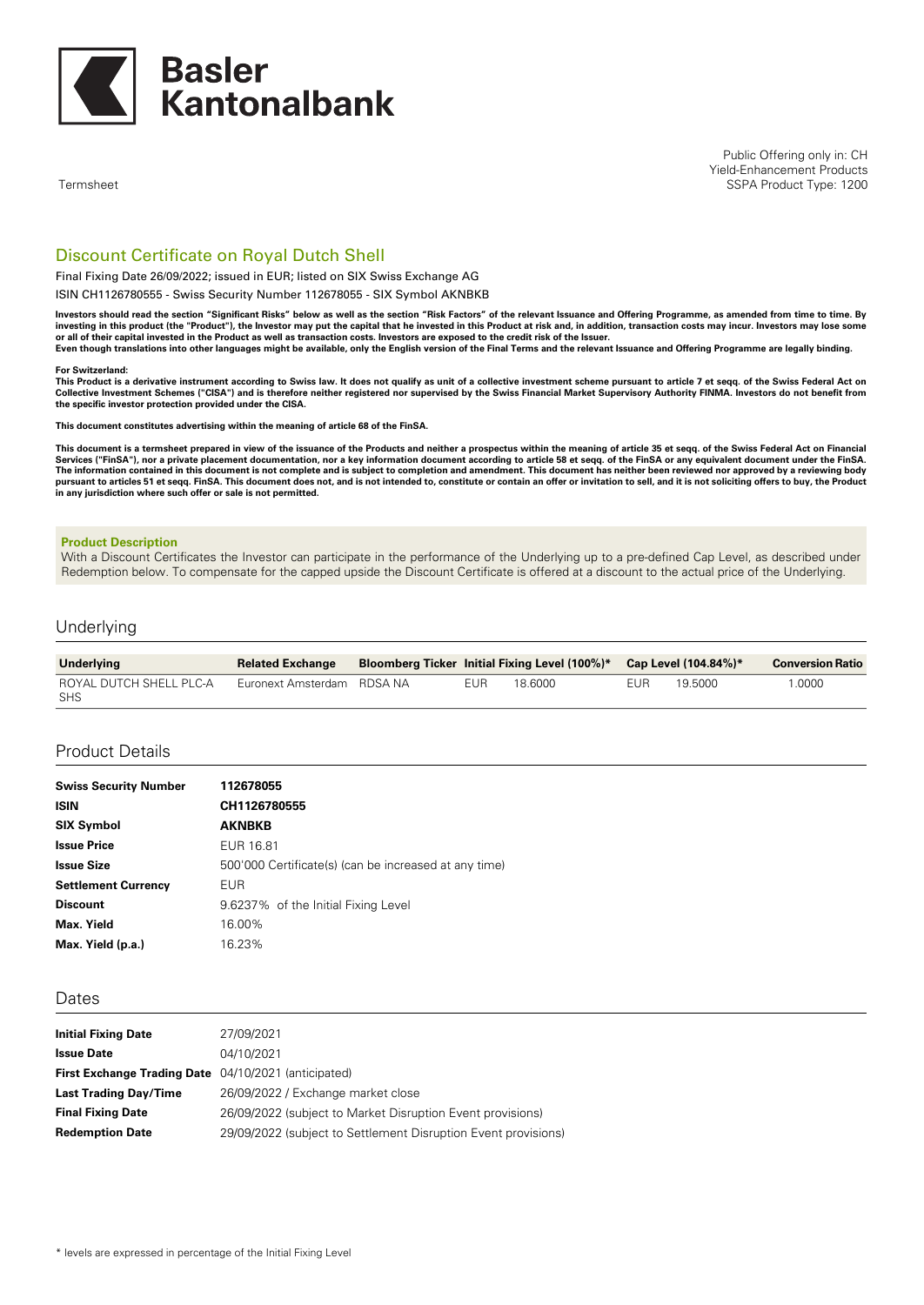## Redemption

| The Investor is entitled to receive from the Issuer on the Redemption Date per Product: |                                                                                                                                                                                                                                                                                                                                                      |  |
|-----------------------------------------------------------------------------------------|------------------------------------------------------------------------------------------------------------------------------------------------------------------------------------------------------------------------------------------------------------------------------------------------------------------------------------------------------|--|
| <b>Scenario 1</b>                                                                       | If the Final Fixing Level is at or below the Cap Level, the Investor will receive a round number (i.e. Conversion Ratio)<br>of the Underlying per Product. Any potential fractional Conversion Ratio entitlements (Fraction of Underlyings) will be<br>paid in cash based on the Final Fixing Level. Fractions of Underlyings will not be cumulated. |  |
| <b>Scenario 2</b>                                                                       | If the Final Fixing Level is above the Cap Level, the Investor will receive a Cash Settlement in the Settlement Currency<br>according to the following formula:<br>Cap Level $\times$ Conversion Ratio                                                                                                                                               |  |
| <b>Initial Fixing Level</b>                                                             | An observed price of the Underlying on the Initial Fixing Date on the Related Exchange, as determined by the Calculation<br>Agent.                                                                                                                                                                                                                   |  |
| <b>Final Fixing Level</b>                                                               | Official close of the Underlying on the Final Fixing Date on the Related Exchange, as determined by the Calculation<br>Agent.                                                                                                                                                                                                                        |  |

# General Information

| <b>Issuer</b>                              | Basler Kantonalbank, Basel, Switzerland<br>(Rating: Standard & Poor's AA+ with stable outlook, Supervisory Authority: FINMA)                             |
|--------------------------------------------|----------------------------------------------------------------------------------------------------------------------------------------------------------|
| <b>Lead Manager</b>                        | Basler Kantonalbank, Basel, Switzerland                                                                                                                  |
| <b>Calculation Agent</b>                   | Basler Kantonalbank, Basel, Switzerland                                                                                                                  |
| <b>Paying Agent</b>                        | Basler Kantonalbank, Basel, Switzerland                                                                                                                  |
| <b>Distribution Fees</b>                   | No Distribution Fees                                                                                                                                     |
| Listing/Exchange                           | SIX Swiss Exchange AG; traded on SIX Swiss Exchange - Structured Products<br>Listing will be applied for.                                                |
| <b>Secondary Market</b>                    | Daily price indications will be available from 09:15 - 17:15 CET on www.bkb.ch, Refinitiv [SIX Symbol]=LEOZ or<br>[ISIN]=LEOZ and Bloomberg [ISIN] Corp. |
| <b>Quotation Type</b>                      | Secondary market prices are quoted in the Settlement Currency, per Product.                                                                              |
| <b>Settlement Type(s)</b>                  | Cash Settlement or Delivery of Underlying                                                                                                                |
| <b>Minimum Investment</b>                  | 1 Certificate(s)                                                                                                                                         |
| <b>Minimum Trading Lot</b>                 | 1 Certificate(s)                                                                                                                                         |
| <b>Clearing</b>                            | SIX SIS Ltd, Euroclear, Clearstream                                                                                                                      |
| <b>Depository</b>                          | SIX SIS Ltd                                                                                                                                              |
| Public Offering only in                    | Switzerland                                                                                                                                              |
| Form                                       | Uncertificated Securities                                                                                                                                |
| Governing Law / Jurisdiction Swiss / Basel |                                                                                                                                                          |

The definition "Issuing Party/Parties" as used herein, means the Issuer, as indicated in section "General Information".

## Taxation Switzerland

|                                   | <b>Swiss Federal Stamp Duty</b> Secondary market transactions are not subject to Swiss stamp duty. The possible Delivery of the Underlying may be<br>subject to Swiss stamp duty.                                                                                                                                                                                                                                                                                                                                                                   |
|-----------------------------------|-----------------------------------------------------------------------------------------------------------------------------------------------------------------------------------------------------------------------------------------------------------------------------------------------------------------------------------------------------------------------------------------------------------------------------------------------------------------------------------------------------------------------------------------------------|
| tax domicile in Switzer-<br>land) | <b>Swiss Federal Income Tax</b> For private investors with tax domicile in Switzerland holding the Product as part of their private property, gains realised<br>(for private investors with during the term of the Product and on the Redemption Date qualify as capital gains and are therefore not subject to<br>the Federal Direct Tax.<br>The tax treatment regarding the cantonal and communal income taxes can differ from the tax treatment regarding the<br>Federal Direct Tax. But in general the income tax treatments are corresponding. |
| <b>Swiss Withholding Tax</b>      | The Product is not subject to the Swiss withholding tax.                                                                                                                                                                                                                                                                                                                                                                                                                                                                                            |

The tax information provided herein is a non-binding summary and only provides a general overview of the potential Swiss tax consequences linked to this Product at the time of issue. Tax laws and tax interpretation may change at any time, possibly with retroactive effect.

Investors and prospective Investors are advised to consult with their tax advisers with respect to the Swiss tax consequences of the purchase, ownership, disposition, lapse or exercise or redemption of a Product in light of their particular circumstances. The Issuing Parties and the Lead Manager hereby expressly exclude any liability in respect of any possible tax implications.

# Product Documentation

It is intended that the Products will be issued under a base prospectus ("Base Prospectus") as per article 45 FinSA approved by SIX Exchange Regulation AG ("SIX Exchange Regulation") in its capacity as Swiss Prospectus Office. Only the Final Terms, which will be available no later than on the Issue Date, together with the Base Prospectus of the relevant Issuance and Offering Programme (the "Programme") dated 30 November 2020 containing all further relevant terms and conditions, shall form the entire and legally binding documentation for this Product ("Product Documentation"). The Final Terms will be registered with SIX Exchange Regulation in its capacity as Swiss Prospectus Office. The Final Terms should always be read together with the Base Prospectus. Definitions used in this Termsheet, but not defined herein, shall have the meaning given to them in the Final Terms and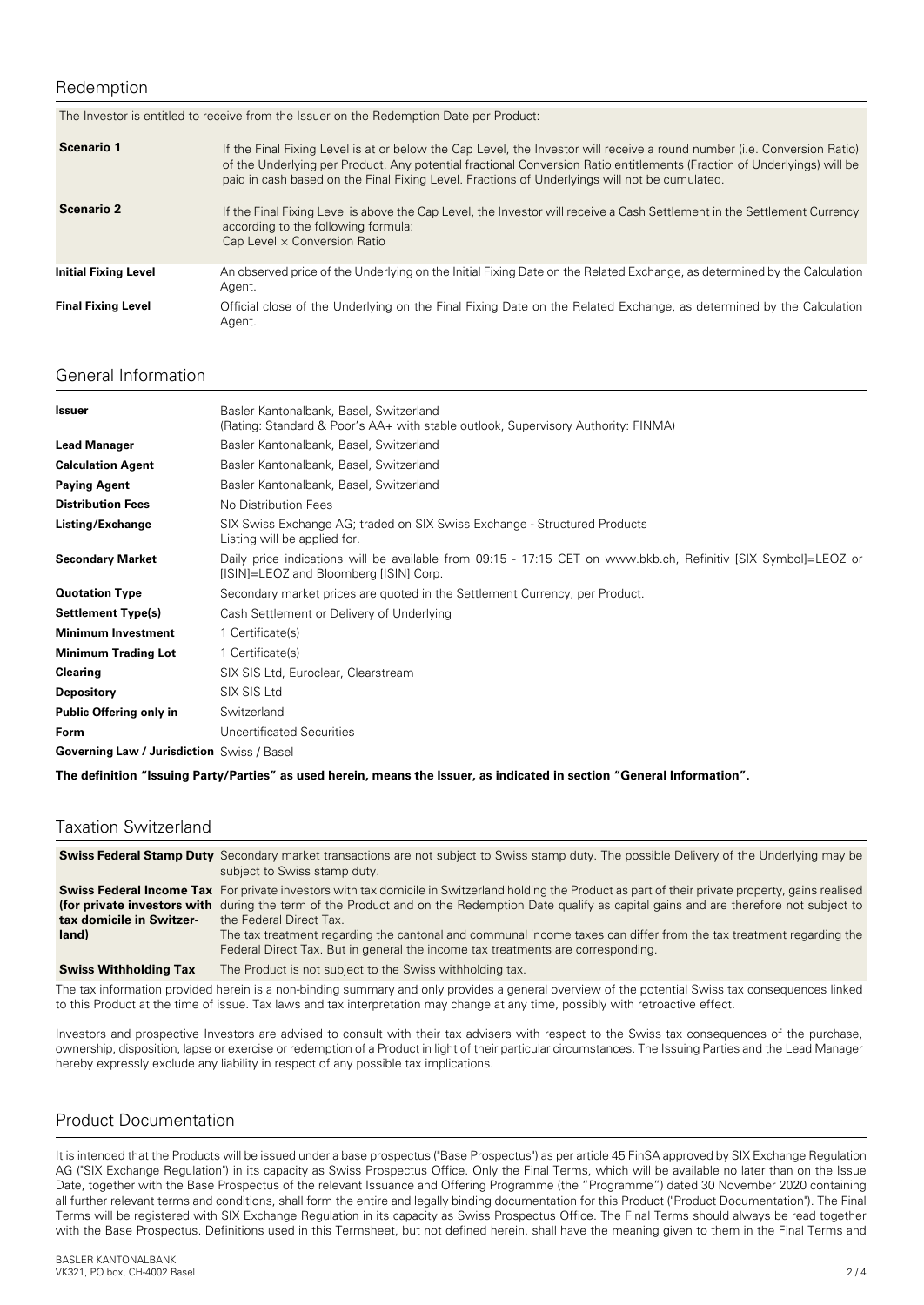the Base Prospectus. Even though a translation into other languages might be available, only the English version of the Final Terms jointly with the Base Prospectus are legally binding.

The Products may be offered, sold or advertised, directly or indirectly, in Switzerland to retail clients (Privatkundinnen und -kunden) in the meaning of the FinSA ("Retail Clients") in accordance with the FinSA.

A Swiss key information document / key information document in accordance with Regulation (EU) No 1286/2014 (PRIIPs Regulation) has been prepared in relation to the Products and may be obtained, free of charge, upon request from the Lead Manager (see the contact details below).

Notices to Investors in connection with this Product shall be validly given in accordance with the terms and conditions of the Programme. In addition, any changes with regard to the terms and conditions of this Product will be published on the relevant Termsheet on www.bkb.ch/de/geschaeftskunden/anlagen-und-handel/strukturierte-produkte-handel-und-emission or, for listed products, in any other form as permitted by the rules and regulations of the relevant Exchange. Notices to Investors relating to the Issuing Parties will be published on www.bkb.ch.

During the whole term of this Product, the Product Documentation is available in electronic form on the website www.bkb.ch/de/geschaeftskunden/anlagen-und-handel/strukturierte-produkte-handel-und-emission and can be ordered free of charge from the Lead Manager, Basler Kantonalbank, VK321, PO box, CH-4002 Basel, Switzerland, or via e-mail (derivatives@bkb.ch).

# Significant Risks

Prospective Investors should ensure that they fully understand the nature of this Product and the extent of their exposure to risks and they should consider the suitability of this Product as an investment in the light of their own circumstances and financial condition. Products involve a high degree of risk, including the potential risk of expiring worthless. Potential Investors should be prepared in certain circumstances to sustain a total loss of the capital invested to purchase this Product as well as the transaction costs. Prospective Investors shall consider the following important risk factors and read the section "Risk Factors" of the Programme for details on all other risk factors to be considered.

This is a structured product involving derivative components. Investors should make sure that their advisors have verified that this Product is suitable for their portfolio taking into account the investor's financial situation, investment experience and investment objectives.

The terms and conditions of the Product may be subject to adjustments during the lifetime of the Product as set out in the Programme.

**Product Specific Risks**: To the extent that this Product is not capital protected, investors may lose some or all of their investment as well as the transaction costs as they are fully exposed to the performance of the Underlyings. The Product does not confer any claim to receive rights and/or payments of the Underlying, such as dividend payments, unless explicitly stated in the documentation governing the Product. Please refer to the Product Documentation as regards the further Product specific risk factors to be taken into account.

**Issuer Risk**: Investors are exposed to the credit risk of the Issuer. If the Issuer is not able to make a payment or becomes insolvent, investors could lose some or all of their investment.

**Market Risk**: Market risk may have a negative impact on the value of and the return on an investment in the Product. Market risk is the risk associated with the effect of changes in market factors such as interest and foreign exchange rates, equity and commodity prices, credit spreads or implied volatilities, on the value of assets and liabilities held for both the short and long term. Market risk may also lead to an early redemption of the Product (e.g. in the event of a hedging disruption).

**Liquidity Risk**: The Issuer or, as the case may be, a third party appointed by the Issuer, if any, intends to act as market maker in relation to the Product and it will use commercially reasonable efforts to provide indicative bid and offer prices for the Product on a regular basis under normal market conditions. However, such market maker does not have an obligation to provide prices for the Product. Liquidity of the Product in the secondary market may be limited and an active trading market for the Product may not develop. Accordingly, investors may not be able to sell their Product.

**Currency Risk**: If the investor's reference currency is different from the currency, in which the Product is denominated, the investor bears the currency risk between the two currencies. The fluctuations in exchange rates could have an adverse effect on the value of or return on an investment in the Product, even if the redemption amount would otherwise provide for a positive return. If the Underlyings are calculated in a currency different from the Currency of the Product, the conversion into the Currency of the Product will be carried out at the relevant exchange rate.

**Early Termination and Reinvestment Risk**: The Product may be redeemed prior to its maturity (be it by declaration of the issuer or as a result of certain events specified in the terms of the Product) and investors must consider that in case of such an early redemption, investors will not receive any further coupon payments after the occurrence of the early redemption and the early redemption amount may be significantly below the issue / purchase price paid and the redemption amount payable at maturity. Investors may not be able to reinvest the early redemption amount in a financial instrument with the same profit potential and additional transaction costs may be incurred as a consequence of a reinvestment of the early redemption amount.

**Illiquidity of Underlying**: One or, if applicable, more of the Underlyings might be or become illiquid over the life time of the Product. Illiquidity of an Underlying might lead to larger bid/offer spreads of the Product and/or to an extended time period for buying and/or selling the Underlying respective to acquire, unwind or dispose of the hedging transaction(s) or asset(s) or to realise, recover or remit the proceeds of such hedging transaction(s) or asset(s) which might implicate a postponed redemption or delivery and/or a modified redemption amount, as reasonably determined by the Calculation Agent.

## Additional Information / Disclaimer

### **Prudential Supervision**

Basler Kantonalbank is regulated as a Swiss bank and as a securities-dealer by FINMA by whom the respective licence was granted.

### **Conflict of Interests**

The Issuing Parties and/or the Lead Manager and/or any third party appointed by them, as the case may be, may from time to time, as principal or agent, have positions in, or may buy or sell, or make a market as well as be active on both sides of the market at the same time in any securities, currencies, financial instruments or other assets underlying the products to which this document relates. The Issuer's and Lead Manager's and/or the